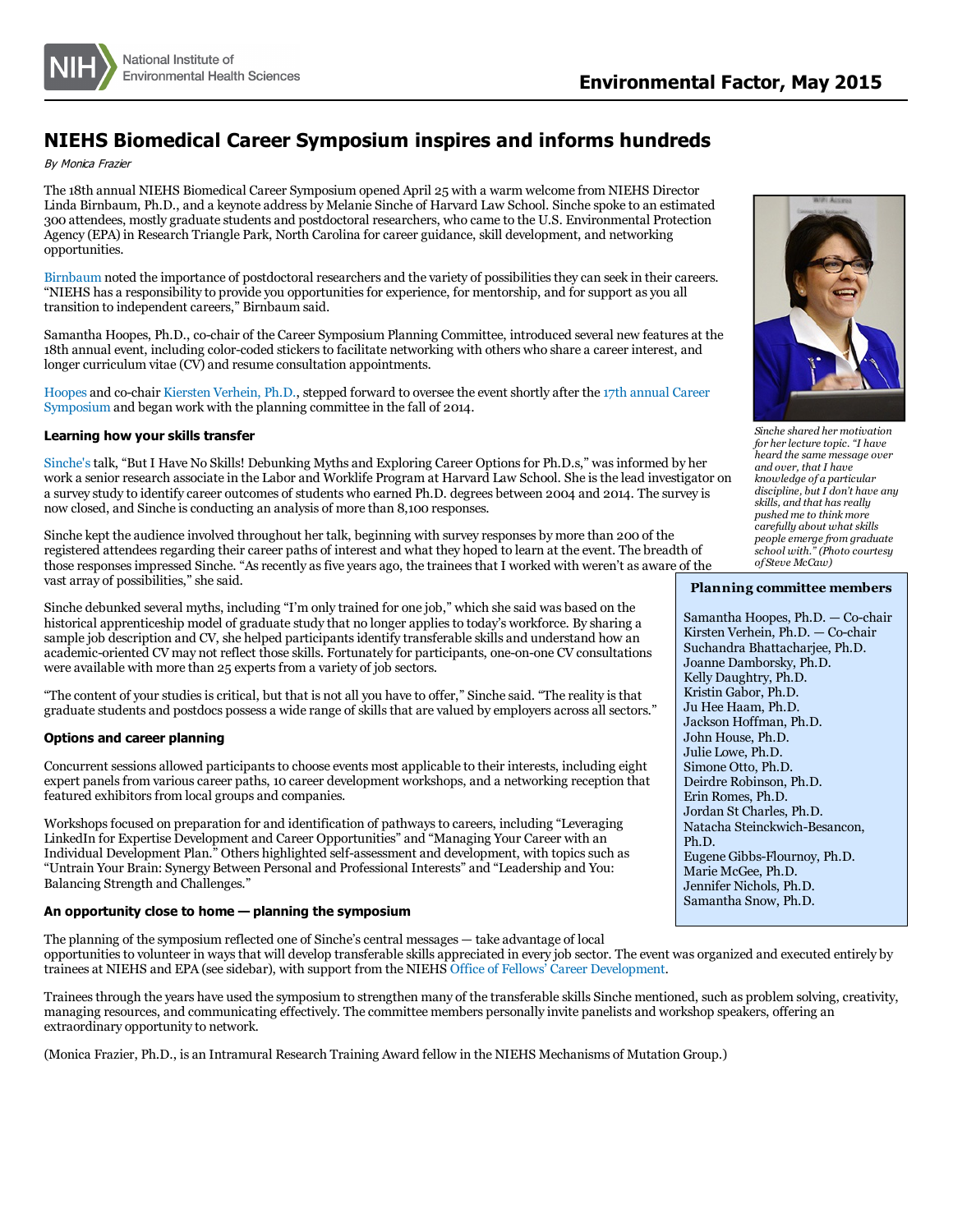



*Birnbaum encouraged* participants to take advantage<br>of the impressive list of panels<br>and workshops organized by<br>the NIEHS and EPA<br>postdoctoral fellows. (Photo<br>courtesy of Steve McCaw)

 $\overline{1/7}$ 

Members of the planning committee include, back row from left, Otto, Damborsky, Hoffman, Gibbs-Flournoy, House. Front row, from left, Haam, Gabor, Daughtry, Verhein, Hoopes,<br>Snow, Lowe. Not shown, Bhattacharjee, Robinson,



2/7

Sinche asked the graduate and postdoctoral researchers in attendance to assess their own skills, by reflecting on their most rewarding and positive experiences. (Photo courtesy of Steve<br>McCaw)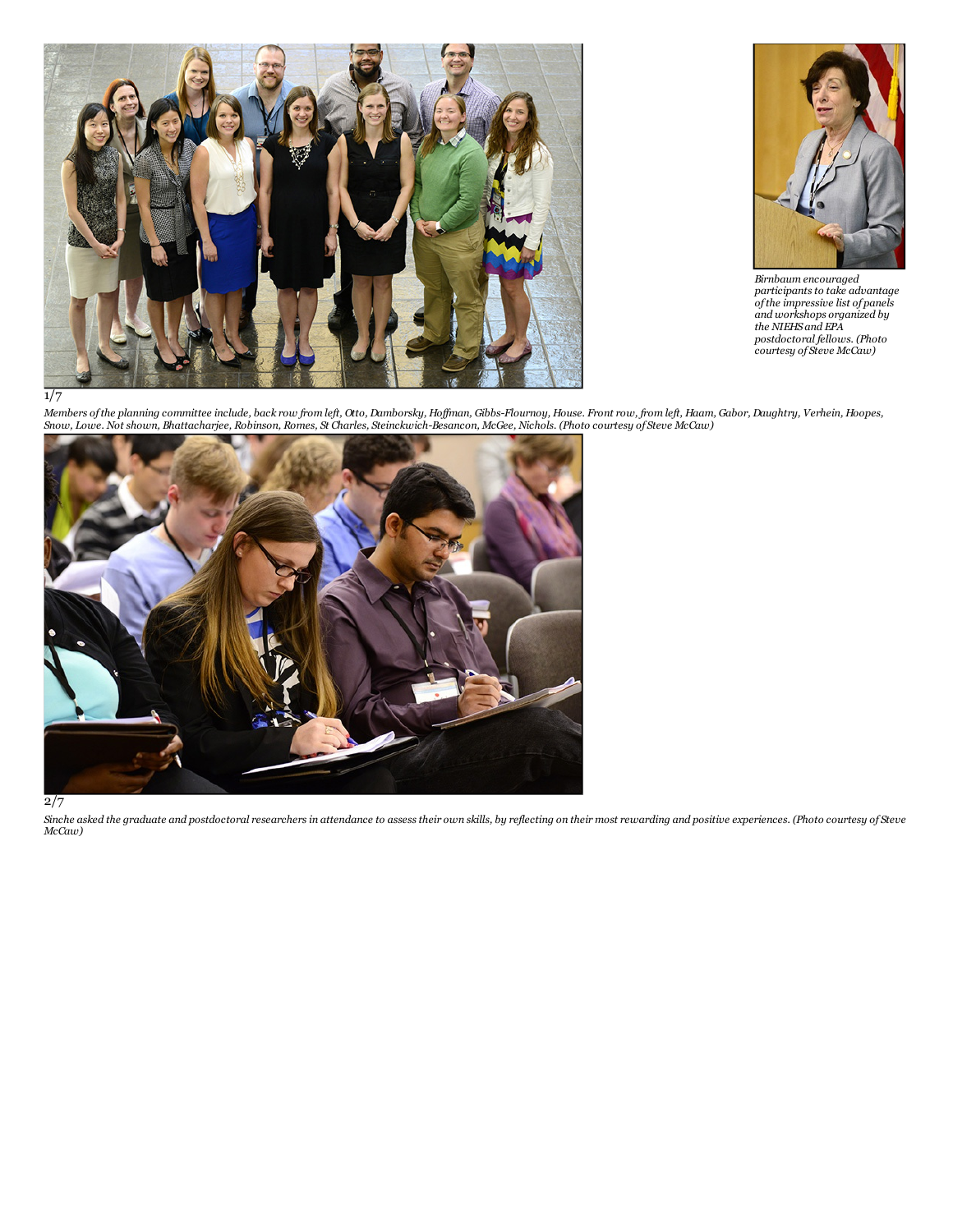

3/7

In the writing and communication career panel, Robin Arnette, Ph.D., NIEHS science editor, encouraged listeners to get involved in science writing at their current institutions, to help<br>propel their career. She and other p





Hoopes participates in a discussion session during a workshop by Patrick Brandt, Ph.D., director of Science, Training, and Diversity at the University of North Carolina at Chapel Hill<br>(UNC), titled "How to Develop the Skil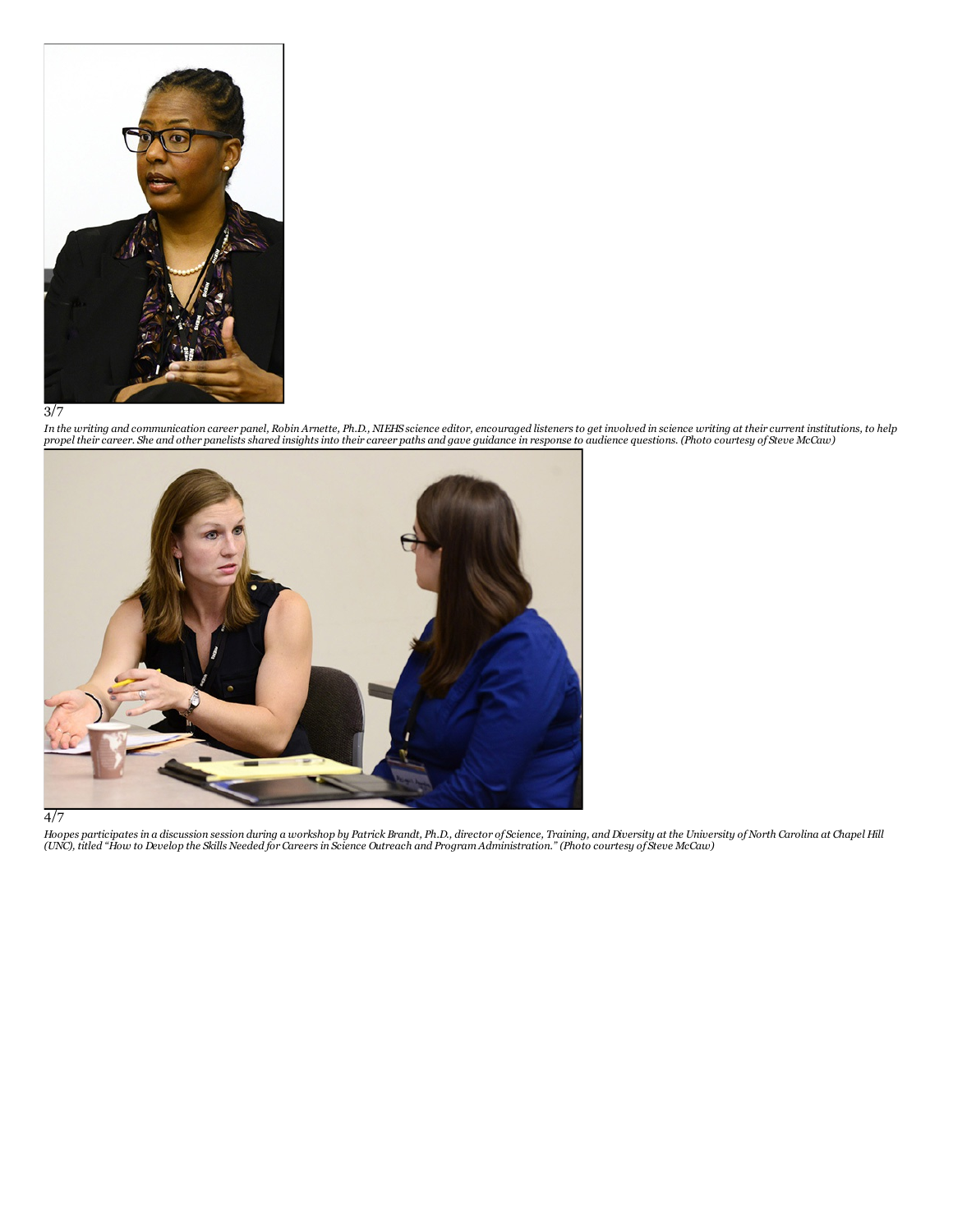

# 5/7

Diane Klotz, Ph.D., of Sanford-Burnham MRI, discussed assessing personal leadership style using specific leadership models, in her workshop, "Leadership and You: Balancing Strengths<br>and Challenges." (Photo courtesy of Stev



6/7

After three sessions of career panels and workshops, a networking reception allowed attendees to meet each other and make connections with local peers sharing similar interests.<br>(Photo courtesy of Steve McCaw)